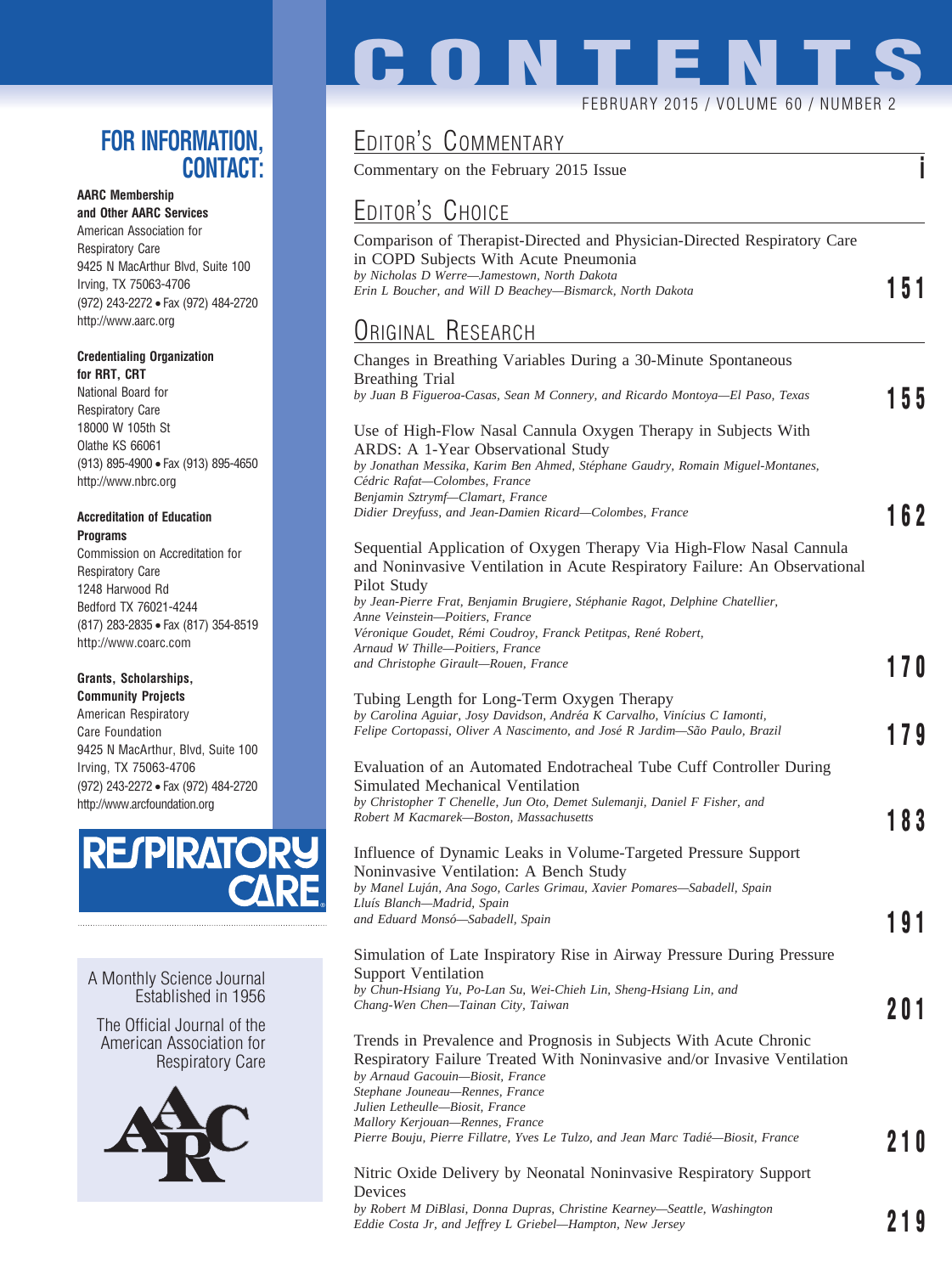## **CONTENTS** CONTINUED...

| The Timed Inspiratory Effort: A Promising Index of Mechanical Ventilation Weaning for<br>Patients With Neurologic or Neuromuscular Diseases<br>by Leonardo Cordeiro de Souza, Fernando Silva Guimarães, and Jocemir Ronaldo Lugon-Rio de Janeiro, Brazil                                                                   | 231   |
|----------------------------------------------------------------------------------------------------------------------------------------------------------------------------------------------------------------------------------------------------------------------------------------------------------------------------|-------|
| Should Patients With COPD Be Vaccinated?<br>by Pinar Cimen, Mehmet Unlu, Cenk Kirakli, Nuran Katgi, Fatma Demirci Ucsular, Aysu Ayranci, and<br>Salih Zeki Guclu-Izmir, Turkey                                                                                                                                             | 239   |
| Exhaled Breath Condensate Pepsin: Potential Noninvasive Test for Gastroesophageal Reflux in<br>COPD and Bronchiectasis<br>by Annemarie L Lee, Brenda M Button, Linda Denehy, Stuart Roberts, Tiffany Bamford, Fi-Tjen Mu, Nicole Mifsud,<br>Robert Stirling, and John W Wilson-Melbourne, Victoria, Australia              | 244   |
| Exhaled Hydrogen Sulfide Predicts Airway Inflammation Phenotype in COPD<br>by Jing Zhang, Xinmao Wang, Yahong Chen, and Wanzhen Yao-Beijing, People's Republic of China                                                                                                                                                    | 251   |
| Idiopathic Pulmonary Fibrosis With Emphysema: Evidence of Synergy Among Emphysema and<br>Idiopathic Pulmonary Fibrosis in Smokers<br>by Patrick D Mitchell, Jeeban P Das, David J Murphy, Michael P Keane, Seamas C Donnelly, Jonathan D Dodd, and<br>Marcus W Butler-Dublin, Republic of Ireland                          | 259   |
| The Efficacy and Safety of Subcutaneous Immunotherapy in Mite-Sensitized Subjects With<br>Asthma: A Meta-Analysis<br>by Yanming Lu, Lingyun Xu, Min Xia, Yaqin Li, and Lanfang Cao—Shanghai, China                                                                                                                         | 269   |
| Systematic and Endothelial Inflammation and Endothelial Progenitor Cell Levels in<br>Emphysematous Rats Exposed to Intermittent Hypoxia<br>by Qing-chan Yang, Xin Sun, Yong-mei Wang, Qi Wu, Jing Feng, and Bao-yuan Chen-Tianjin, China                                                                                   | 279   |
| <b>REVIEW ARTICLES</b>                                                                                                                                                                                                                                                                                                     |       |
| Ventilator Liberation for High-Risk-for-Failure Patients: Improving Value of the Spontaneous<br><b>Breathing Trial</b><br>by Niranjan Jeganathan, Carl A Kaplan, and Robert A Balk-Chicago, Illinois                                                                                                                       | 29O   |
| Relationship Between Medication Adherence and Health-Related Quality of Life in Subjects<br>With COPD: A Systematic Review<br>by Tamás Ágh-Budapest, Hungary<br>Péterné Dömötör, Zoltán Bártfai-Sopron, Hungary<br>András Inotai—Budapest, Hungary<br>Eszter Fujsz-Sopron, Hungary<br>and Ágnes Mészáros-Budapest, Hungary | 297   |
| <b>LDITORIALS</b>                                                                                                                                                                                                                                                                                                          |       |
| Therapist-Directed Protocols Designed With Health-Care Reform in Mind<br>by Cheryl A Hoerr-Rolla, Missouri                                                                                                                                                                                                                 | 304   |
| The Spontaneous Breathing Trial: Separating Fact From Fiction<br>by Paul S Loik-Ann Arbor, Michigan                                                                                                                                                                                                                        | 3 O 6 |
| For Critically Ill Patients, Is High-Flow Nasal Cannula Oxygen Delivery a Suitable Alternative<br>to Mechanical Ventilation?<br>by Masaji Nishimura-Tokushima, Japan                                                                                                                                                       | 307   |
|                                                                                                                                                                                                                                                                                                                            |       |

## PUBLISHED ONLINE (WWW.RCJOURNAL.COM)

## CASE REPORTS

Coil Embolization of Pulmonary Arteries as a Palliative Treatment of Diffuse Type I Hepatopulmonary Syndrome **by Kimberley Grady, Srinath Gowda, Pascal Kingah, and Ayman O Soubani—Detroit, Michigan example 20**